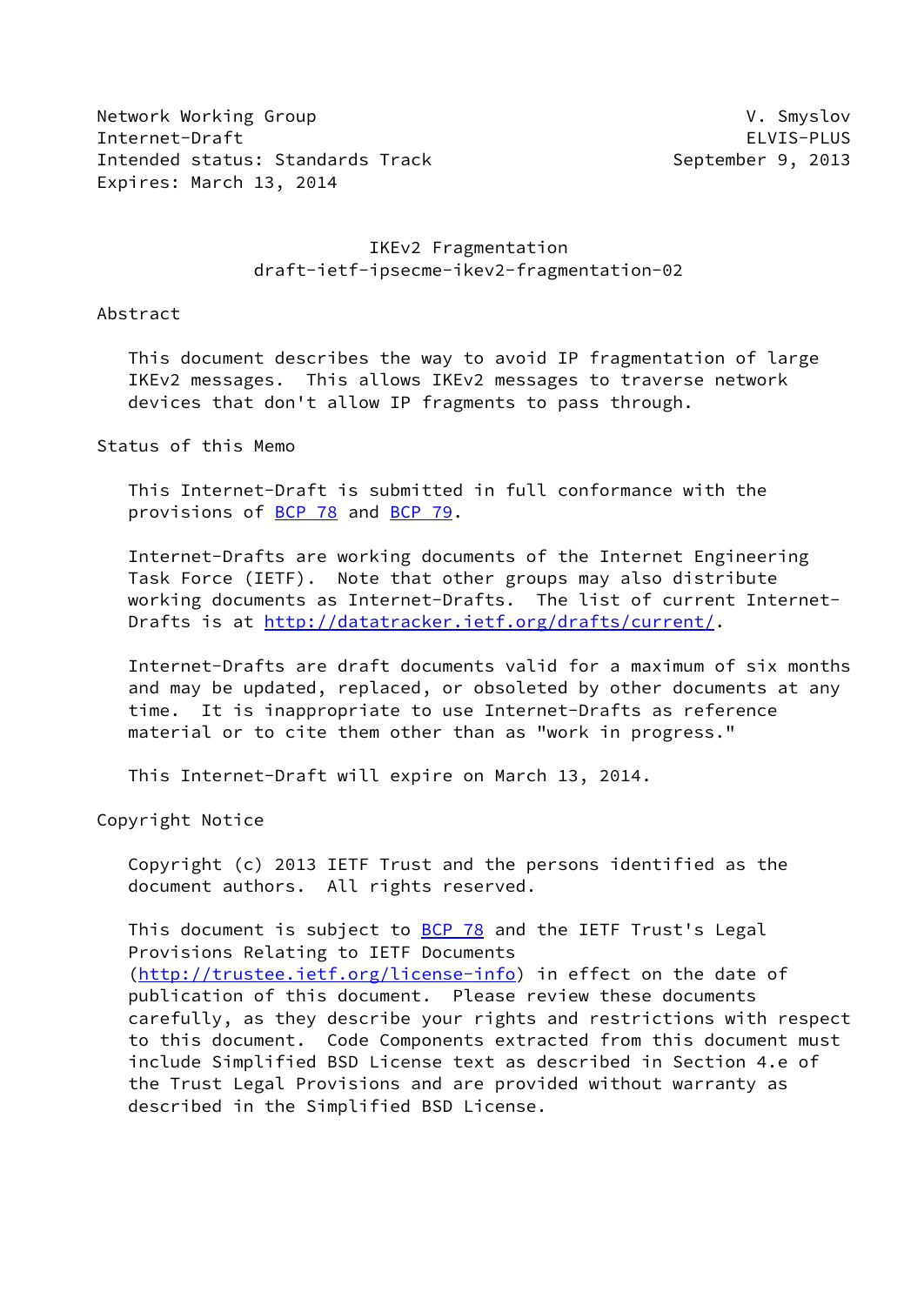Internet-Draft IKEv2 Fragmentation September 2013

# Table of Contents

| Conventions Used in This Document 3<br>1.1.             |  |
|---------------------------------------------------------|--|
|                                                         |  |
| 2.1.                                                    |  |
|                                                         |  |
|                                                         |  |
| $2.4$ . Using IKE Fragmentation 5                       |  |
|                                                         |  |
| $2.5.1$ . Selecting Fragment Size $\frac{7}{2}$         |  |
| 2.5.2. Fragmenting Messages containing unencrypted      |  |
|                                                         |  |
| $2.6$ . Receiving IKE Fragment Message 9                |  |
| $2.6.1$ . Changes in Replay Protection Logic 10         |  |
| Interaction with other IKE extensions $\cdots$ 12<br>3. |  |
| Transport Considerations 13<br>$\overline{4}$ .         |  |
| $\overline{5}$ .<br>Security Considerations $\cdots$ 14 |  |
| 6.                                                      |  |
| $\overline{1}$ .                                        |  |
| 8.                                                      |  |
| 8.1. Normative References 17                            |  |
| 8.2. Informative References 17                          |  |
| Appendix A. Design rationale 18                         |  |
| Appendix B. Correlation between IP Datagram size and    |  |
|                                                         |  |
| Encrypted Payload content size 19                       |  |
|                                                         |  |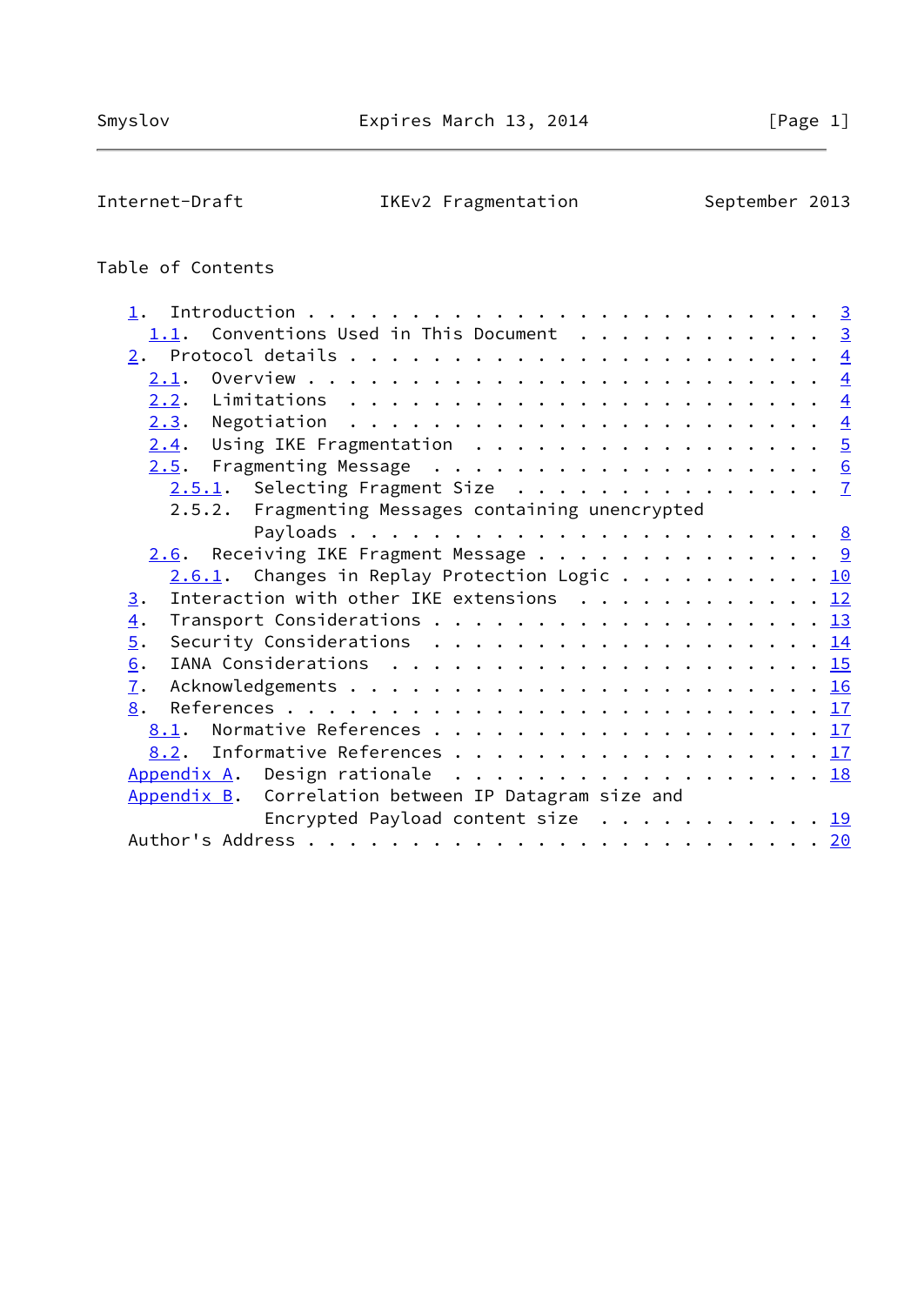Smyslov **Expires March 13, 2014** [Page 2]

<span id="page-2-1"></span>

Internet-Draft IKEv2 Fragmentation September 2013

#### <span id="page-2-0"></span>[1](#page-2-0). Introduction

 The Internet Key Exchange Protocol version 2 (IKEv2), specified in [\[RFC5996](https://datatracker.ietf.org/doc/pdf/rfc5996)], uses UDP as a transport for its messages. When IKE message size exceeds path MTU, it gets fragmented by IP level. The problem is that some network devices, specifically some NAT boxes, don't allow IP fragments to pass through. This apparently blocks IKE communication and, therefore, prevents peers from establishing IPsec SA.

 The solution to the problem described in this document is to perform fragmentation of large messages by IKE itself, replacing them by series of smaller messages. In this case the resulting IP Datagrams will be small enough so that no fragmentation on IP level will take place.

<span id="page-2-2"></span>[1.1](#page-2-2). Conventions Used in This Document

 The key words "MUST", "MUST NOT", "REQUIRED", "SHALL", "SHALL NOT", "SHOULD", "SHOULD NOT", "RECOMMENDED", "MAY", and "OPTIONAL" in this document are to be interpreted as described in [\[RFC2119](https://datatracker.ietf.org/doc/pdf/rfc2119)].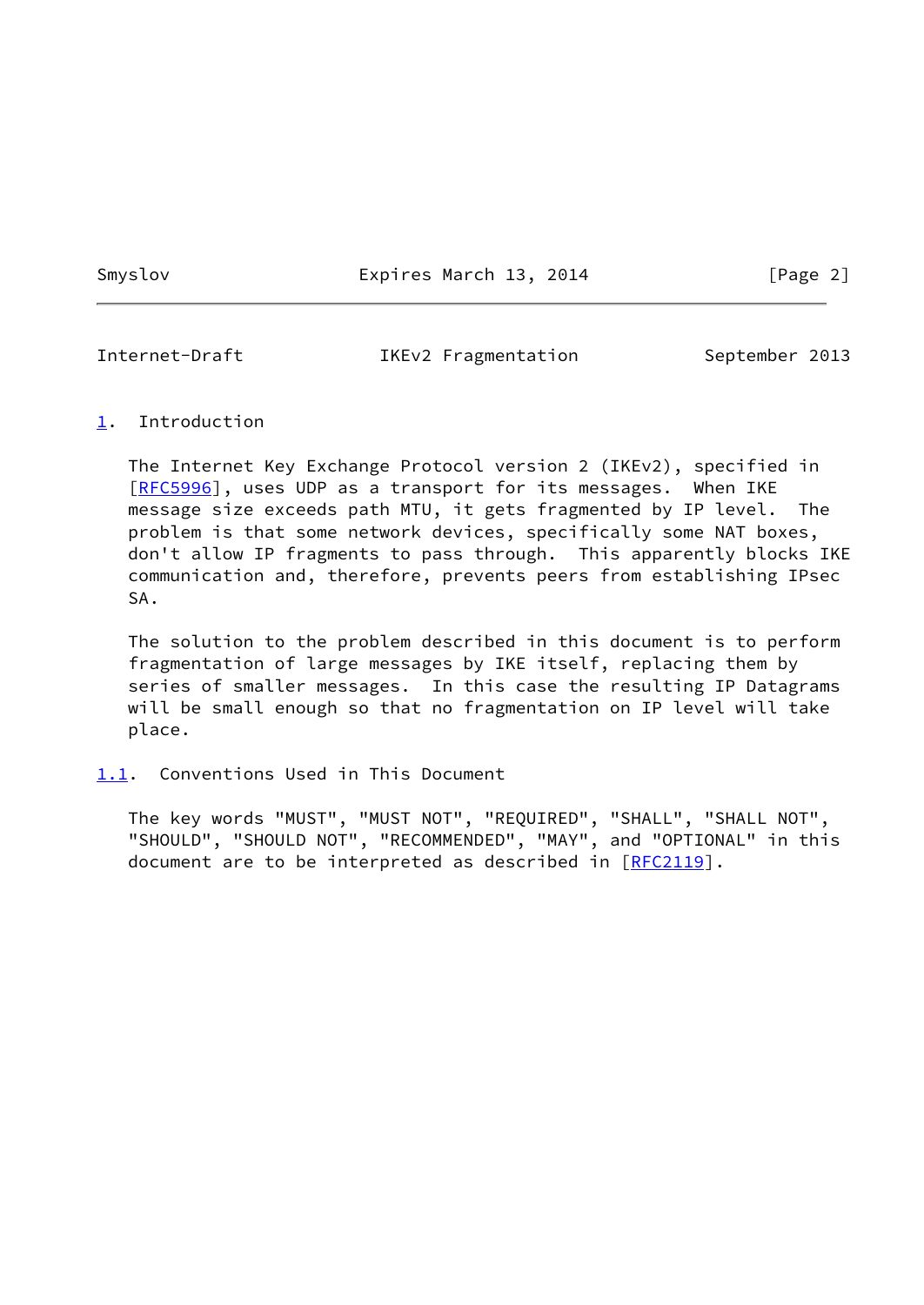Smyslov Expires March 13, 2014 [Page 3]

<span id="page-3-1"></span>

Internet-Draft IKEv2 Fragmentation September 2013

- <span id="page-3-0"></span>[2](#page-3-0). Protocol details
- <span id="page-3-2"></span>[2.1](#page-3-2). Overview

 The idea of the protocol is to split large IKE message into the set of smaller ones, calling Fragment Messages. Fragmentation takes place before the original message is encrypted and authenticated, so that each Fragment Message receives individual protection. On the receiving side Fragment Messages are collected, verified, decrypted and merged together to get the original message before encryption. For design rationale see [Appendix A.](#page-19-0)

<span id="page-3-3"></span>[2.2](#page-3-3). Limitations

 As Fragment Messages are cryptographically protected, SK\_a and SK\_e must already be calculated. In general, it means that original message can be fragmented if and only if it contains Encrypted Payload.

 This implies that messages of the IKE\_SA\_INIT Exchange cannot be fragmented. In most cases this is not a problem, since IKE\_SA\_INIT messages are usually small enough to avoid IP fragmentation. But in some cases (advertising a badly structured long list of algorithms, using large MODP Groups, etc.) these messages may become fairly large and get fragmented by IP level. In this case the described solution won't help.

 Among existing IKEv2 extensions, messages of IKE\_SESSION\_RESUME Exchange, defined in [\[RFC5723](https://datatracker.ietf.org/doc/pdf/rfc5723)], cannot be fragmented either. See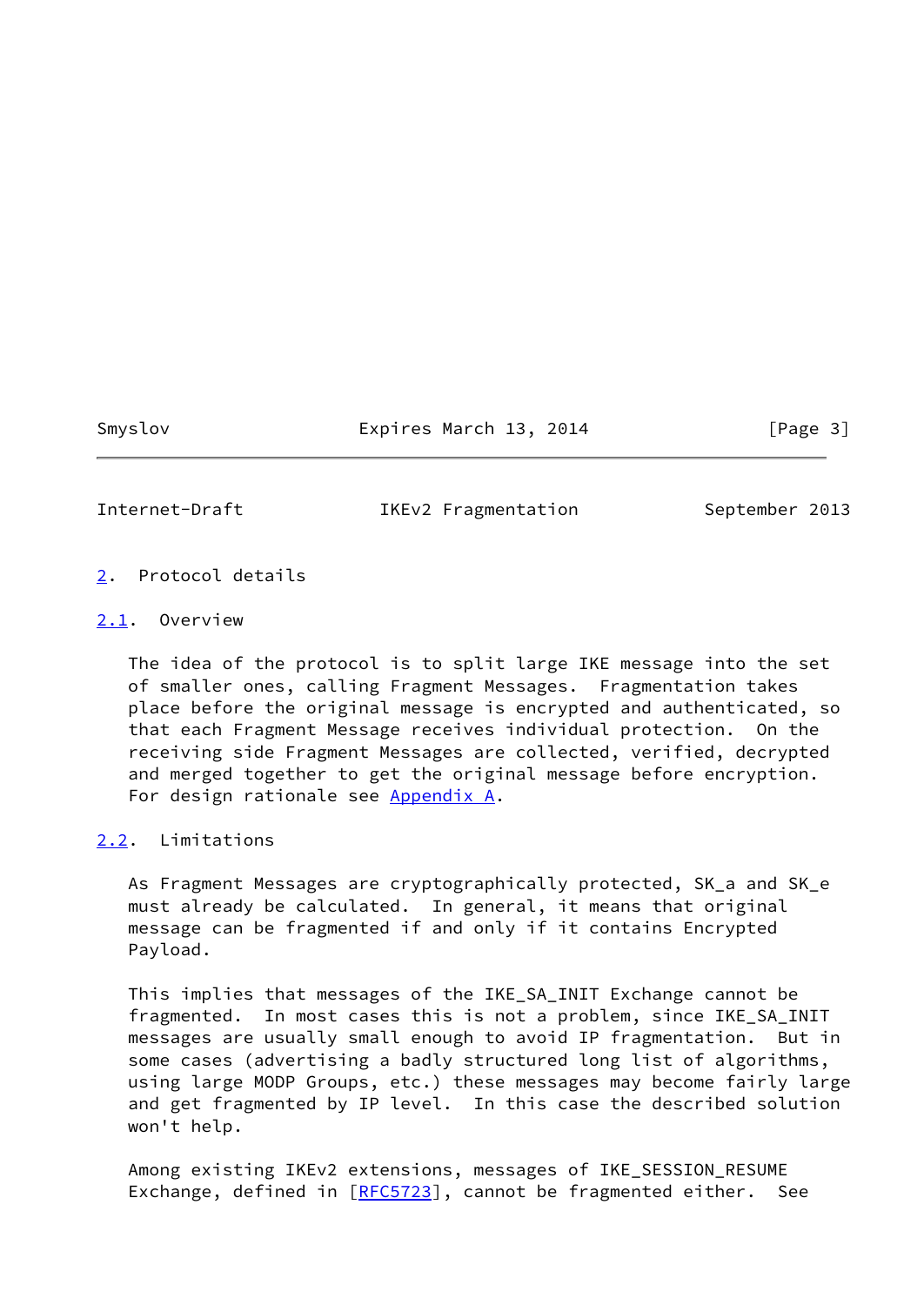[Section 3](#page-12-0) for details.

 Another limitation is that the minimal size of IP Datagram bearing IKE Fragment Message is about 100 bytes depending on the algorithms employed. According to [\[RFC0791](https://datatracker.ietf.org/doc/pdf/rfc0791)] the minimum IP Datagram size that is guaranteed not to be further fragmented is 68 bytes. So, even the smallest IKE Fragment Messages could be fragmented by IP level in some circumstances. But such extremely small PMTU sizes are very rare in real life.

#### <span id="page-4-0"></span>[2.3](#page-4-0). Negotiation

 Initiator MAY indicate its support for IKE Fragmentation and willingness to use it by including Notification Payload of type IKE\_FRAGMENTATION\_SUPPORTED in IKE\_SA\_INIT request message. If Responder also supports this extension and is willing to use it, it includes this notification in response message.

<span id="page-4-1"></span>

| Smyslov                                     |                                               | Expires March 13, 2014                                                 | [Page $4$ ]    |
|---------------------------------------------|-----------------------------------------------|------------------------------------------------------------------------|----------------|
| Internet-Draft                              |                                               | IKEv2 Fragmentation                                                    | September 2013 |
| Initiator                                   |                                               | Responder                                                              |                |
| HDR, SAi1, KEi, Ni,                         | [N(IKE_FRAGMENTATION_SUPPORTED)] -->          |                                                                        |                |
|                                             |                                               | <-- HDR, SAr1, KEr, Nr, [CERTREQ],<br>[N(IKE_FRAGMENTATION_SUPPORTED)] |                |
| The Notify payload is formatted as follows: |                                               |                                                                        |                |
|                                             | $\mathbf{1}$                                  | 2<br>0 1 2 3 4 5 6 7 8 9 0 1 2 3 4 5 6 7 8 9 0 1 2 3 4 5 6 7 8 9 0 1   | 3              |
|                                             |                                               | Next Payload   C   RESERVED   Payload Length                           |                |
|                                             |                                               | Protocol ID(=0)  SPI Size (=0)         Notify Message Type             |                |
| $\circ$                                     | Protocol ID $(1 \text{ octet})$ MUST be $0$ . |                                                                        |                |
| $\circ$                                     |                                               | SPI Size (1 octet) MUST be 0, meaning no SPI is present.               |                |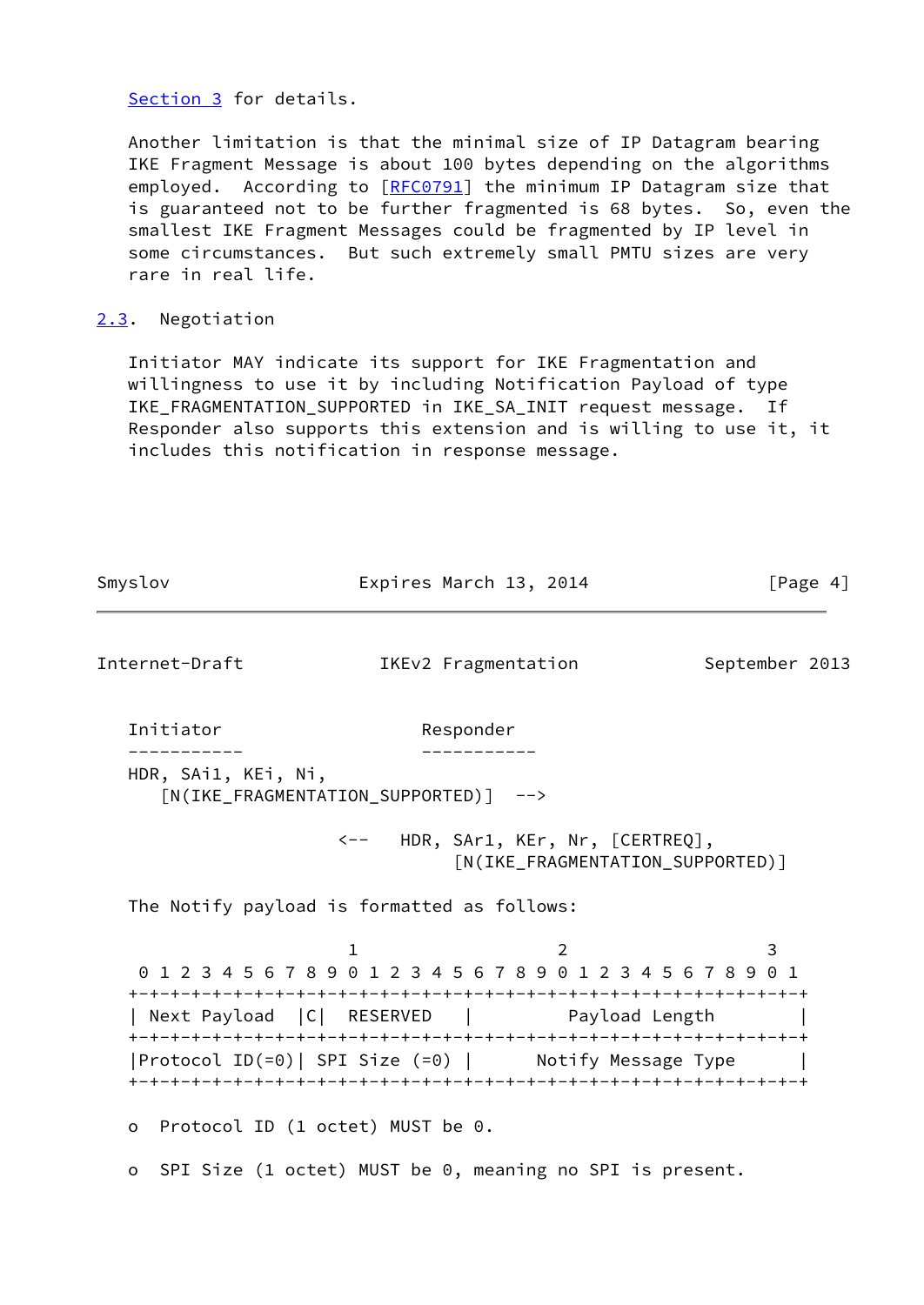o Notify Message Type (2 octets) - MUST be xxxxx, the value assigned for IKE FRAGMENTATION SUPPORTED by IANA.

This Notification contains no data.

<span id="page-5-0"></span>[2.4](#page-5-0). Using IKE Fragmentation

 After IKE Fragmentation is negotiated, it is up to Initiator of each Exchange, whether to use it or not. In most cases IKE Fragmentation will be used in IKE\_AUTH Exchange, especially if certificates are employed. Initiator may first try to send unfragmented message and resend it fragmented only if it didn't receive response after several retransmissions, or it may always send messages fragmented (but see [Section 3](#page-12-0)), or it may fragment only large messages and messages causing large responses.

In general the following guidelines are applicable:

- o Initiator MAY fragment outgoing message if it suspects that either request or response message may be fragmented by IP level.
- o Initiator SHOULD fragment outgoing message if it suspects that either request or response message may be fragmented by IP level and IKE Fragmentation was already used in one of previous Exchanges in the context of the current IKE SA.

| Smyslov | Expires March 13, 2014 | [Page 5] |
|---------|------------------------|----------|
|         |                        |          |

<span id="page-5-2"></span>Internet-Draft TKEv2 Fragmentation September 2013

 o Initiator SHOULD NOT fragment outgoing message if both request and response messages of the Exchange are small enough not to cause fragmentation on IP level (for example, there is no point in fragmenting Liveness Check messages).

 Responder MUST send response message in the same form (fragmented or not) as corresponded request message. If it received unfragmented request message, responded with unfragmented response message and then received fragmented retransmission of the same request, it MUST resend its response back to Initiator fragmented.

<span id="page-5-1"></span>[2.5](#page-5-1). Fragmenting Message

 Message to be fragmented MUST contain Encrypted Payload. For the purpose of IKE Fragment Messages construction original (unencrypted)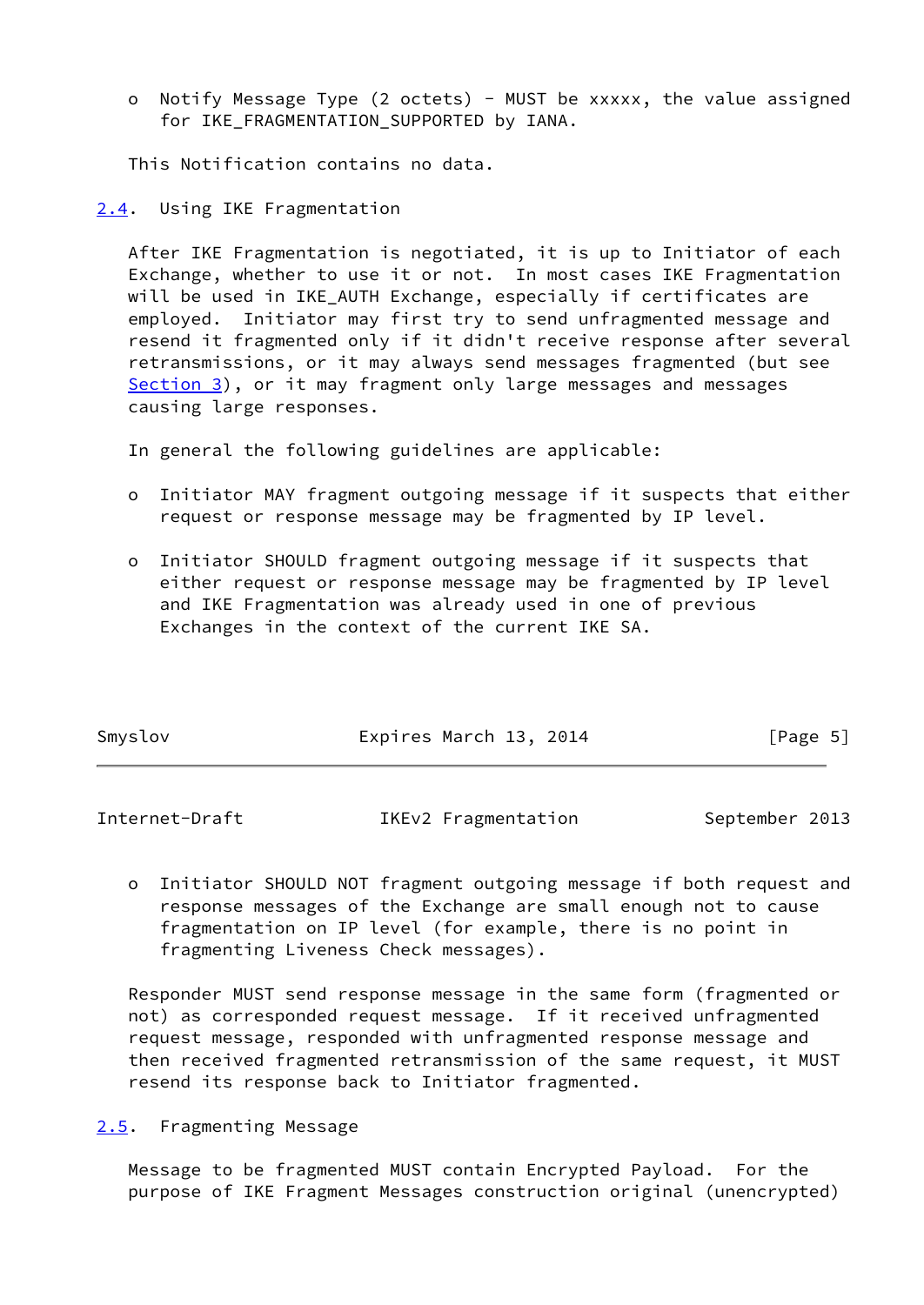content of Encrypted Payload is split into chunks. The content is treated as a binary blob and is split regardless of inner Payloads boundaries. Each of resulting chunks is treated as an original content of Encrypted Fragment Payload and is then encrypted and authenticated. Thus, the Encrypted Fragment Payload contains a chunk of the original content of Encrypted Payload in encrypted form. The cryptographic processing of Encrypted Fragment Payload is identical to Section [3.14 of \[RFC5996\],](https://datatracker.ietf.org/doc/pdf/rfc5996#section-3.14) as well as documents updating it for particular algorithms or modes, such as [\[RFC5282](https://datatracker.ietf.org/doc/pdf/rfc5282)].

 The Encrypted Fragment Payload, similarly to the Encrypted Payload, if present in a message, MUST be the last payload in the message.

 The Encrypted Fragment Payload is denoted SKF{...} and its payload type is XXX (TBA by IANA).

1 2 3 0 1 2 3 4 5 6 7 8 9 0 1 2 3 4 5 6 7 8 9 0 1 2 3 4 5 6 7 8 9 0 1 +-+-+-+-+-+-+-+-+-+-+-+-+-+-+-+-+-+-+-+-+-+-+-+-+-+-+-+-+-+-+-+-+ | Next Payload | C | RESERVED | Payload Length +-+-+-+-+-+-+-+-+-+-+-+-+-+-+-+-+-+-+-+-+-+-+-+-+-+-+-+-+-+-+-+-+ | Fragment Number | Total Fragments | +-+-+-+-+-+-+-+-+-+-+-+-+-+-+-+-+-+-+-+-+-+-+-+-+-+-+-+-+-+-+-+-+ Initialization Vector +-+-+-+-+-+-+-+-+-+-+-+-+-+-+-+-+-+-+-+-+-+-+-+-+-+-+-+-+-+-+-+-+ Encrypted content + +-+-+-+-+-+-+-+-+-+-+-+-+-+-+-+-+-+-+-+-+-+-+-+-+ Padding (0-255 octets) +-+-+-+-+-+-+-+-+ +-+-+-+-+-+-+-+-+ | Pad Length | +-+-+-+-+-+-+-+-+-+-+-+-+-+-+-+-+-+-+-+-+-+-+-+-+-+-+-+-+-+-+-+-+ Integrity Checksum Data +-+-+-+-+-+-+-+-+-+-+-+-+-+-+-+-+-+-+-+-+-+-+-+-+-+-+-+-+-+-+-+-+

Smyslov Expires March 13, 2014 [Page 6]

<span id="page-6-0"></span>

Internet-Draft IKEv2 Fragmentation September 2013

#### Encrypted Fragment Payload

- o Next Payload (1 octet) in the very first fragment MUST be set to Payload Type of the first inner Payload (similarly to the Encrypted Payload). In the rest fragments MUST be set to zero.
- o Fragment Number (2 octets) current fragment number starting from 1. This field MUST be less than or equal to the next field, Total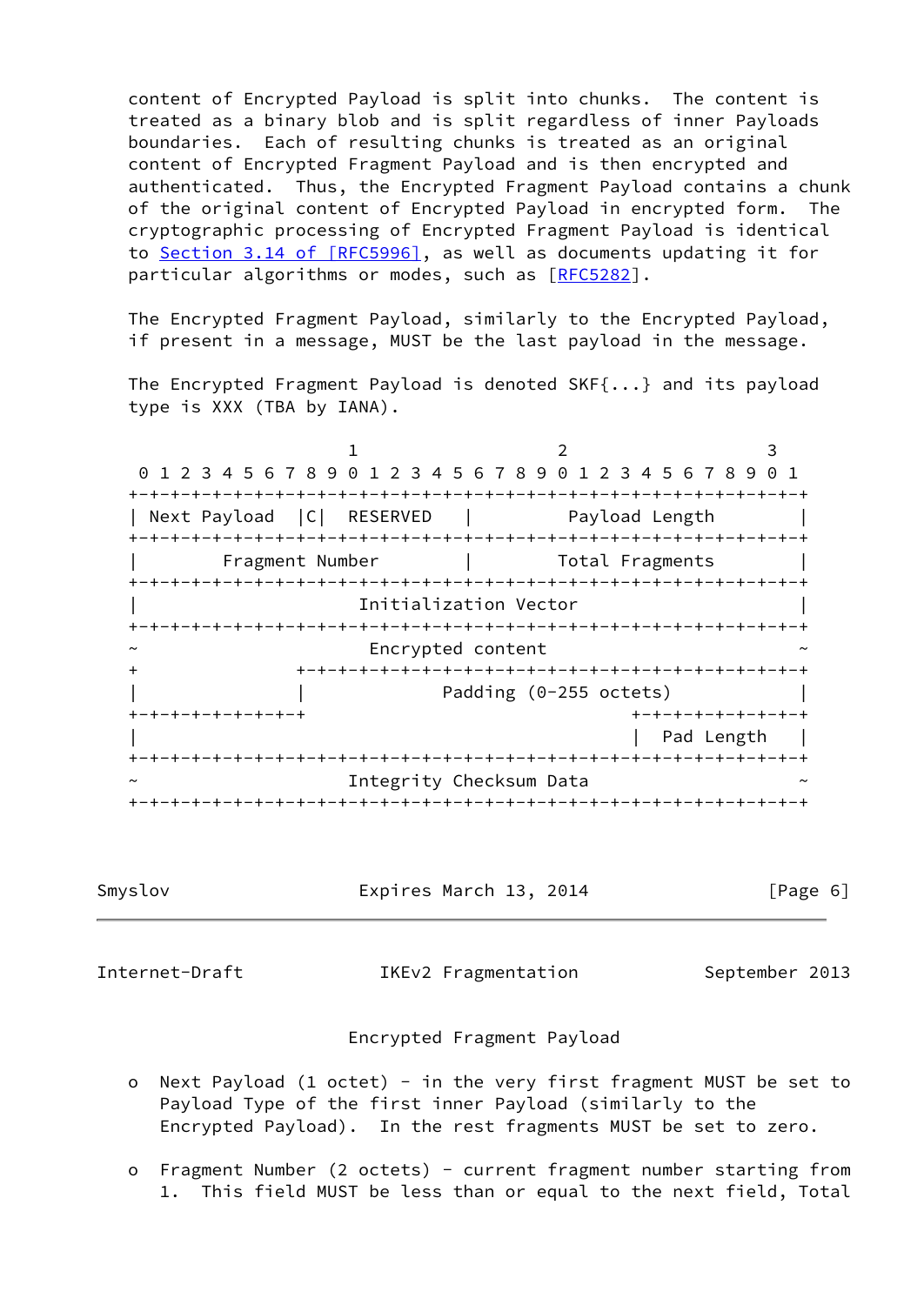Fragments.

 o Total Fragments (2 octets) - number of fragments original message was divided into. This field MUST NOT be zero.

 The other fields are identical to those specified in [Section](https://datatracker.ietf.org/doc/pdf/rfc5996#section-3.14) 3.14 of  [\[RFC5996\]](https://datatracker.ietf.org/doc/pdf/rfc5996#section-3.14).

 When prepending IKE Header, Length field MUST be adjusted to reflect the length of constructed message and Next Payload field MUST reflect payload type of the first Payload in the constructed message (that in most cases will be Encrypted Fragment Payload). All newly constructed messages MUST retain the same Message ID as original message. After prepending IKE Header and possibly any of Payloads that precedes Encrypted Payload in original message (see [Section 2.5.2](#page-8-0)), the resulting messages are sent to the peer.

Below is an example of fragmenting a message.

HDR(MID=n), SK(NextPld=PLD1) {PLD1 ... PLDN}

Original Message

```
 HDR(MID=n), SKF(NextPld=PLD1, Frag#=1, TotalFrags=m) {...},
HDR(MID=n), SKF(NextPld=0, Frag#=2, TotalFrags=m) {...},
...
HDR(MID=n), SKF(NextPld=0, Frag#=m, TotalFrags=m) {...}
```
IKE Fragment Messages

<span id="page-7-0"></span>[2.5.1](#page-7-0). Selecting Fragment Size

 When splitting content of Encrypted into chunks sender SHOULD chose size of those chunks so, that resulting IP Datagram size not exceed some fragmentation threshold - be small enough to avoid IP fragmentation.

 If sender has some knowledge about PMTU size it MAY use it. If sender is a Responder in the Exchange and it has received fragmented

| Smyslov | Expires March 13, 2014 | [Page $7$ ] |  |
|---------|------------------------|-------------|--|
|         |                        |             |  |

<span id="page-7-1"></span>Internet-Draft IKEv2 Fragmentation September 2013

request, it MAY use maximum size of received IKE Fragment Message IP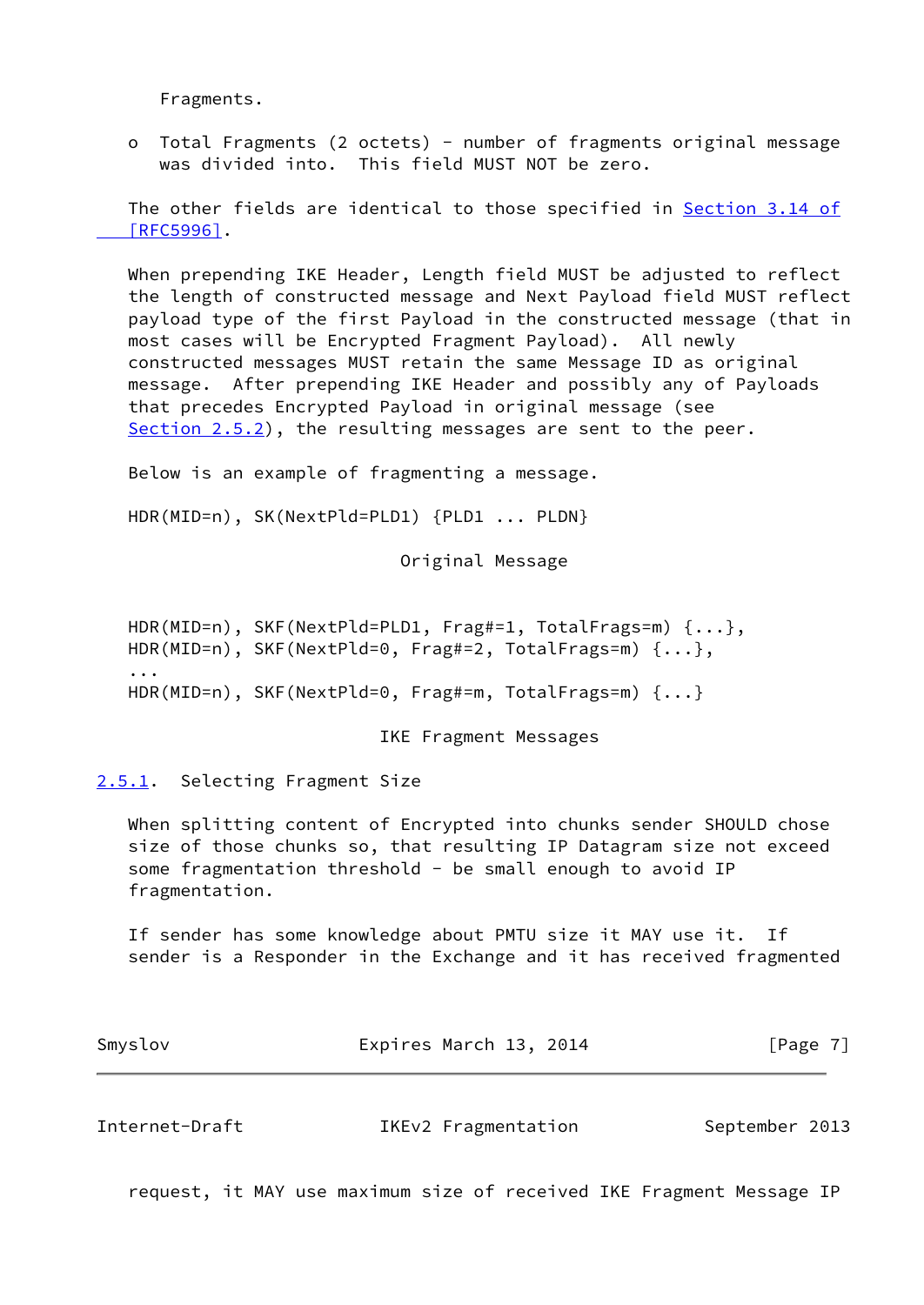Datagrams as threshold when constructing fragmented response.

 Otherwise for messages to be sent over IPv6 it is RECOMMENDED to use value 1280 bytes as a maximum IP Datagram size ([\[RFC2460](https://datatracker.ietf.org/doc/pdf/rfc2460)]). For messages to be sent over IPv4 it is RECOMMENDED to use value 576 bytes as a maximum IP Datagram size.

According to [\[RFC0791](https://datatracker.ietf.org/doc/pdf/rfc0791)] the minimum IPv4 datagram size that is guaranteed not to be further fragmented is 68 bytes, but it is generally impossible to use such small value for solution, described in this document. Using 576 bytes is a compromise - the value is large enough for the presented solution and small enough to avoid IP fragmentation in most situations. Several other UDP-based protocol assume the value 576 bytes as a safe low limit for IP datagrams size (Syslog, DNS, etc.). Sender MAY use other values if they are appropriate.

 Initiator MAY try to discover path MTU by using several values of fragmentation threshold, provided that it starts with larger values and fragments message again with next smaller value if it doesn't receive response in a reasonable time after several retransmissions. In this case using next smaller value MUST result in increasing Total Fragments field.

See [Appendix B](#page-20-0) for correlation between IP Datagram size and Encrypted Payload content size.

## <span id="page-8-0"></span>[2.5.2](#page-8-0). Fragmenting Messages containing unencrypted Payloads

 Currently no one of IKEv2 Exchanges defines messages, containing both unencrypted payloads and payloads, protected by Encrypted Payload. But IKEv2 doesn't forbid such messages. If some future IKEv2 extension defines such a message and it needs to be fragmented, all unprotected payloads MUST be in the first fragment, along with Encrypted Fragment Payload, which MUST be present in any IKE Fragment Message.

 Below is an example of fragmenting message, containing both encrypted and unencrypted Payloads.

HDR(MID=n), PLD0, SK(NextPld=PLD1) {PLD1 ... PLDN}

Original Message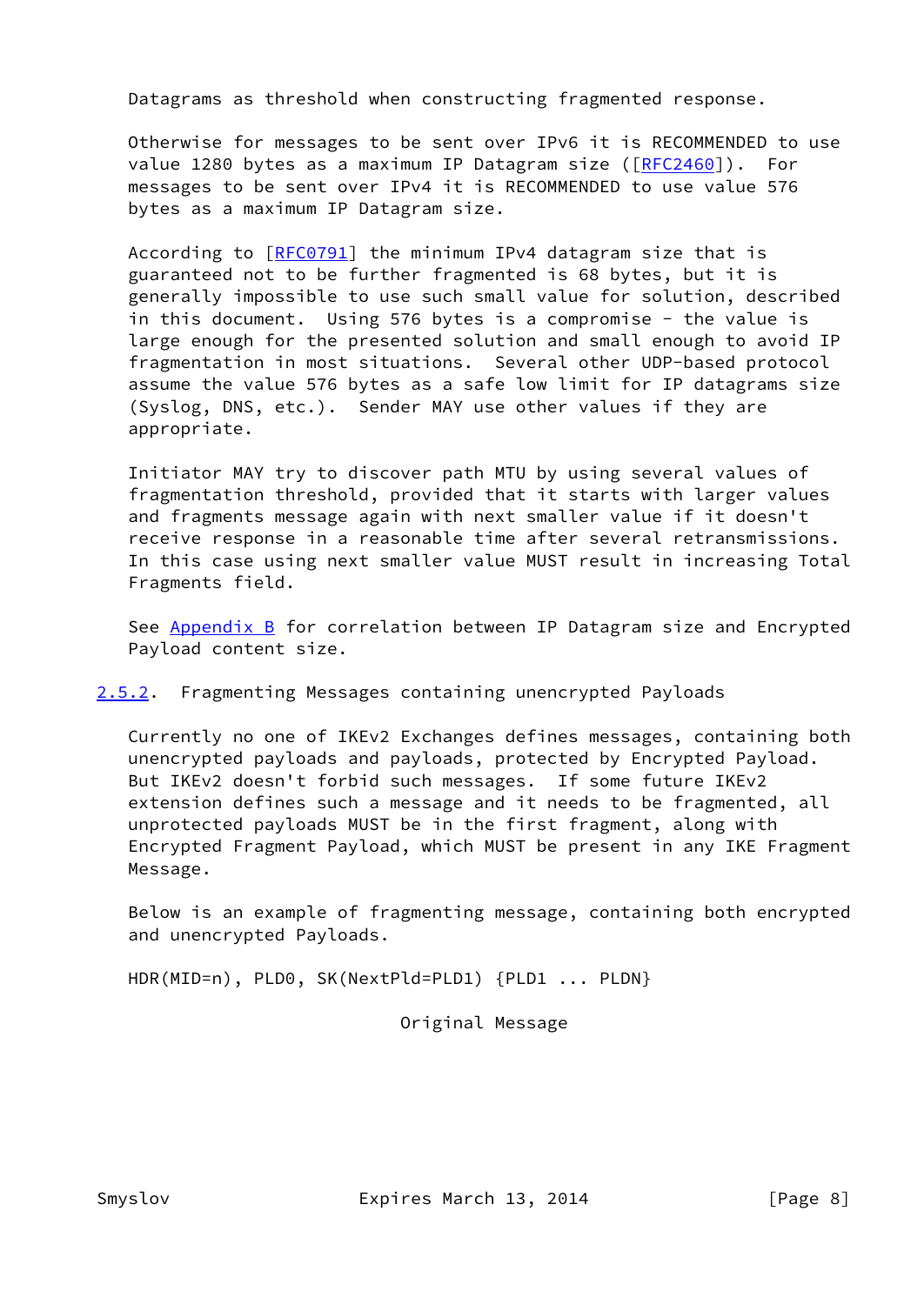<span id="page-9-1"></span>Internet-Draft IKEv2 Fragmentation September 2013

```
 HDR(MID=n), PLD0, SKF(NextPld=PLD1, Frag#=1, TotalFrags=m) {...},
HDR(MID=n), SKF(NextPld=0, Frag#=2, TotalFrags=m) {...},
...
HDR(MID=n), SKF(NextPld=0, Frag#=m, TotalFrags=m) {...}
```
IKE Fragment Messages

 Note, that the size of each IP Datagram bearing IKE Fragment Messages SHOULD NOT exceed fragmentation threshold, including the very first, which contains unprotected Payloads. This will reduce the size of Encrypted Fragment Payload content in the first IKE Fragment Message to accommodate unprotected Payloads. In extreme cases Encrypted Fragment Payload will contain no data, but it is still MUST be present in the message, because only its presence allows receiver to distinguish IKE Fragment Message from regular IKE message.

<span id="page-9-0"></span>[2.6](#page-9-0). Receiving IKE Fragment Message

 Receiver identifies IKE Fragment Message by the presence of Encrypted Fragment Payload in it. Note, that it is possible for this payload to be not the first (and the only) payload in the message (see [Section 2.5.2](#page-8-0)). But for all currently defined IKEv2 exchanges this payload will be the first and the only payload in the message.

 Upon receiving IKE Fragment Message the following actions are performed:

- o Check message validity in particular, check whether values of Fragment Number and Total Fragments in Encrypted Fragment Payload are valid. If not - message MUST be silently discarded.
- o Check, that this IKE Fragment Message is new for the receiver and not a replay. If IKE Fragment message with the same Message ID, same Fragment Number and same Total Fragments fields was already received and successfully processed, this message is considered a replay and MUST be discarded.
- o Verify IKE Fragment Message authenticity by checking ICV in Encrypted Fragment Payload. If ICV check fails message MUST be silently discarded.
- o If reassembling isn't finished yet and Total Fragments field in received IKE Fragment Message is greater than this field in previously received fragments, receiver MUST discard all received fragments and start reassembling over with just received IKE Fragment Message.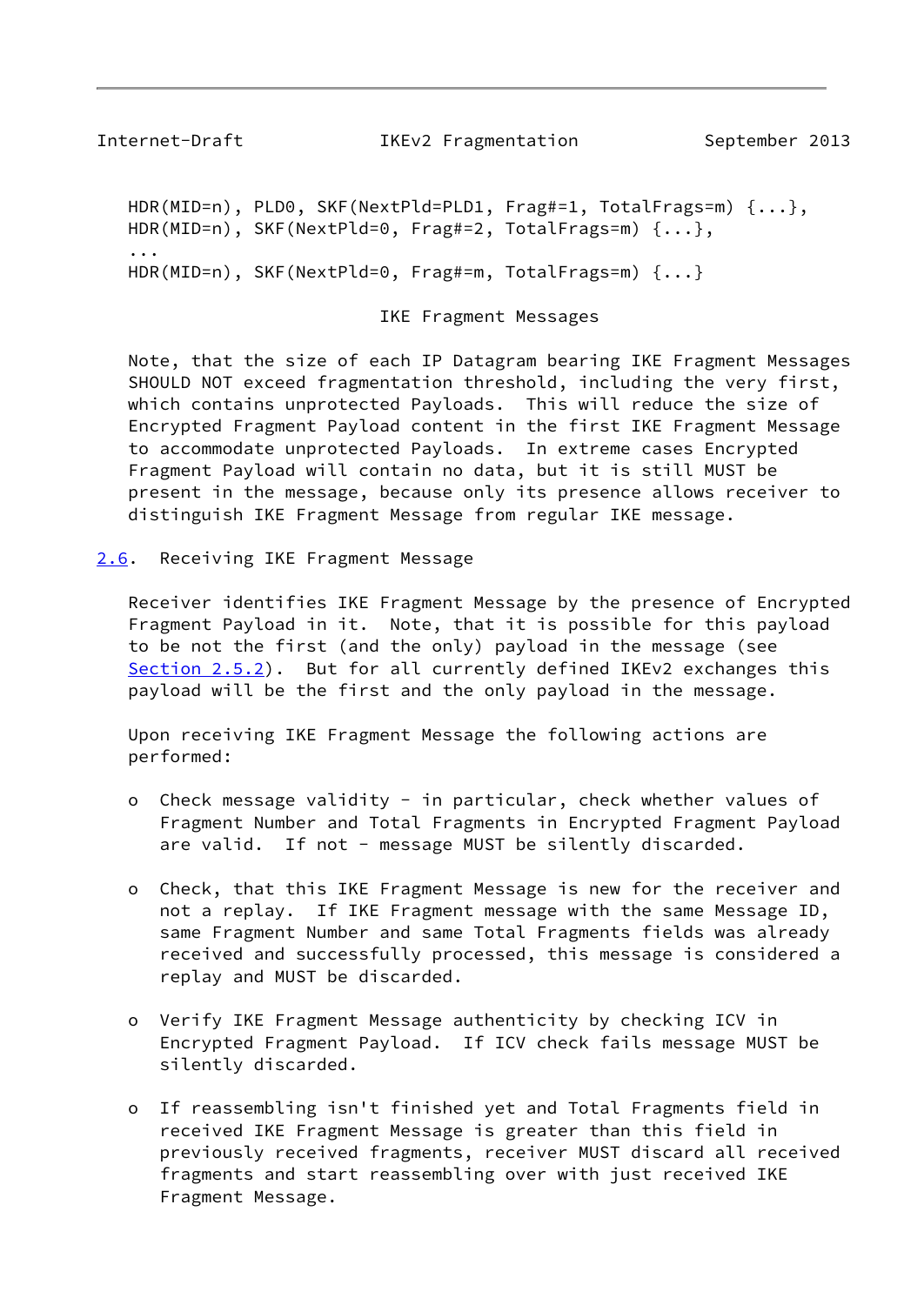<span id="page-10-1"></span>

Internet-Draft IKEv2 Fragmentation September 2013

 o Store message in the list waiting for the rest of fragments to arrive.

 When all IKE Fragment Messages (as indicated in the Total Fragments field) are received, content of their Encrypted Fragment Payloads is decrypted and merged together to form content of original Encrypted Payload, and, therefore, along with IKE Header and unencrypted Payloads (if any), original message. Then it is processed as if it was received, verified and decrypted as regular unfragmented message.

 If receiver does't get all Fragment Messages needed to reassemble original Message for some Exchange within a timeout interval, it acts according with Section [2.1 of \[RFC5996\],](https://datatracker.ietf.org/doc/pdf/rfc5996#section-2.1) i.e. retransmits the fragmented request Message (in case of Initiator) or deems IKE SA to have failed. In the former case Initiator MAY refragment request Message using smaller fragmentation threshold before retransmitting it (see [Section 2.5.1](#page-7-0)). If Exchange is abandoned, all received so far Fragment Messages for that Exchange MUST be discarded.

<span id="page-10-0"></span>[2.6.1](#page-10-0). Changes in Replay Protection Logic

 According to [\[RFC5996](https://datatracker.ietf.org/doc/pdf/rfc5996)] IKEv2 MUST reject message with the same Message ID as it has seen before (taking into consideration Response bit). This logic has already been updated by  $[REC6311]$ , which deliberately allows any number of messages with zero Message ID. This document also updates this logic: if message contains Encrypted Fragment Payload, the values of Fragment Number and Total Fragments fields from this payload MUST be used along with Message ID to detect retransmissions and replays.

 If Responder receives IKE Fragment Message after it received, successfully verified and processed regular message with the same Message ID, it means that response message didn't reach Initiator and it activated IKE Fragmentation. If Fragment Number in Encrypted Fragment Payload in this message is equal to 1, Responder MUST fragment its response and retransmit it back to Initiator in fragmented form.

If Responder receives a replay IKE Fragment Message for already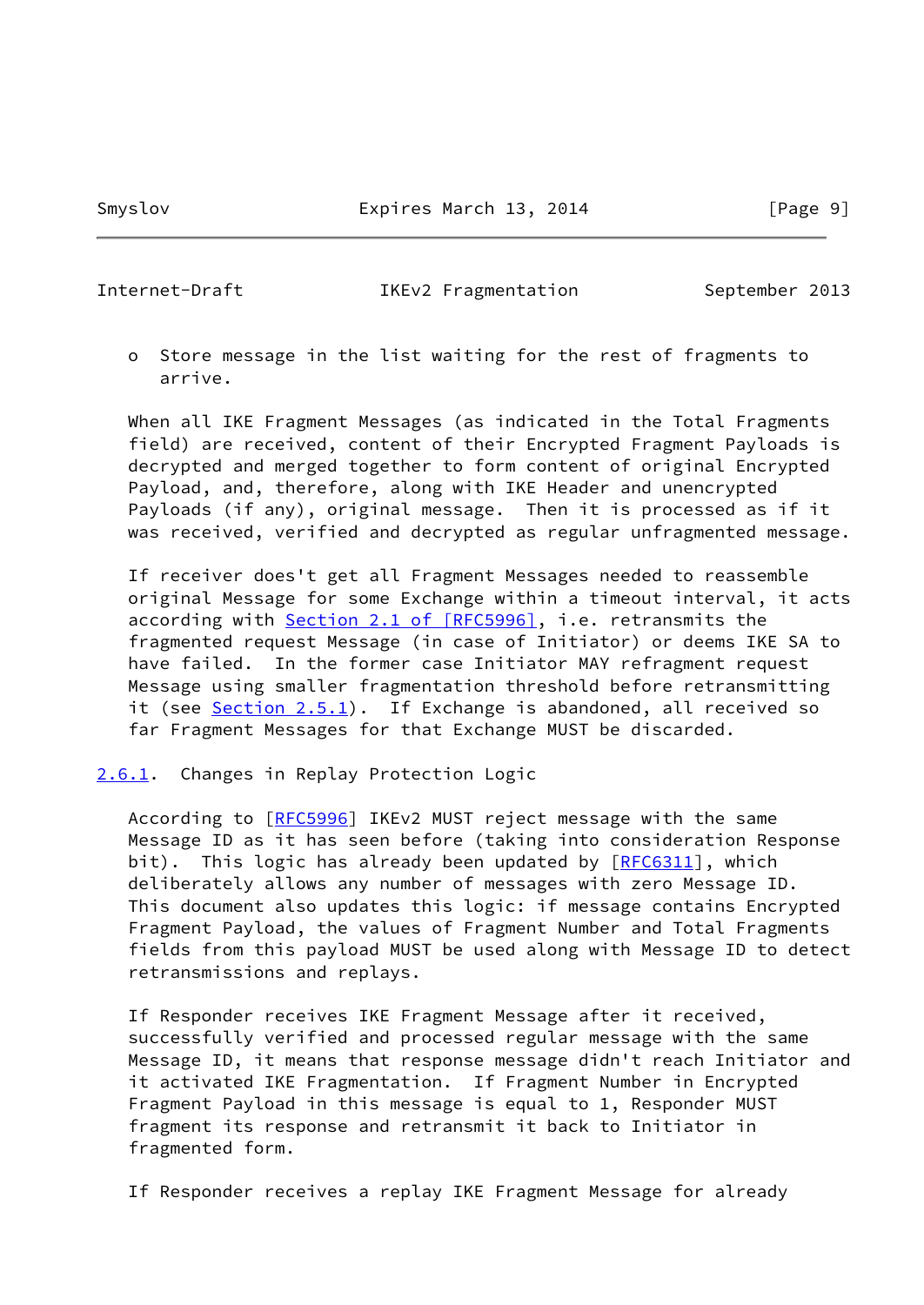reassembled, verified and processed fragmented message, it MUST retransmit response back to Initiator, but only if Fragment Number field in Encrypted Fragment Payload is equal to 1 and MUST silently discard received message otherwise. If Total Fragments field in received IKE Fragment Message is greater than this field in Fragment Messages that already processed fragmented message was reassembled from, Responder MAY refragment its response message using smaller fragmentation threshold before resending it back to Initiator. In this case Total Fragments field in new IKE Fragment Messages MUST be

| Smyslov | Expires March 13, 2014 | [Page 10] |
|---------|------------------------|-----------|
|---------|------------------------|-----------|

Internet-Draft IKEv2 Fragmentation September 2013

greater than in previously sent IKE Fragment Messages.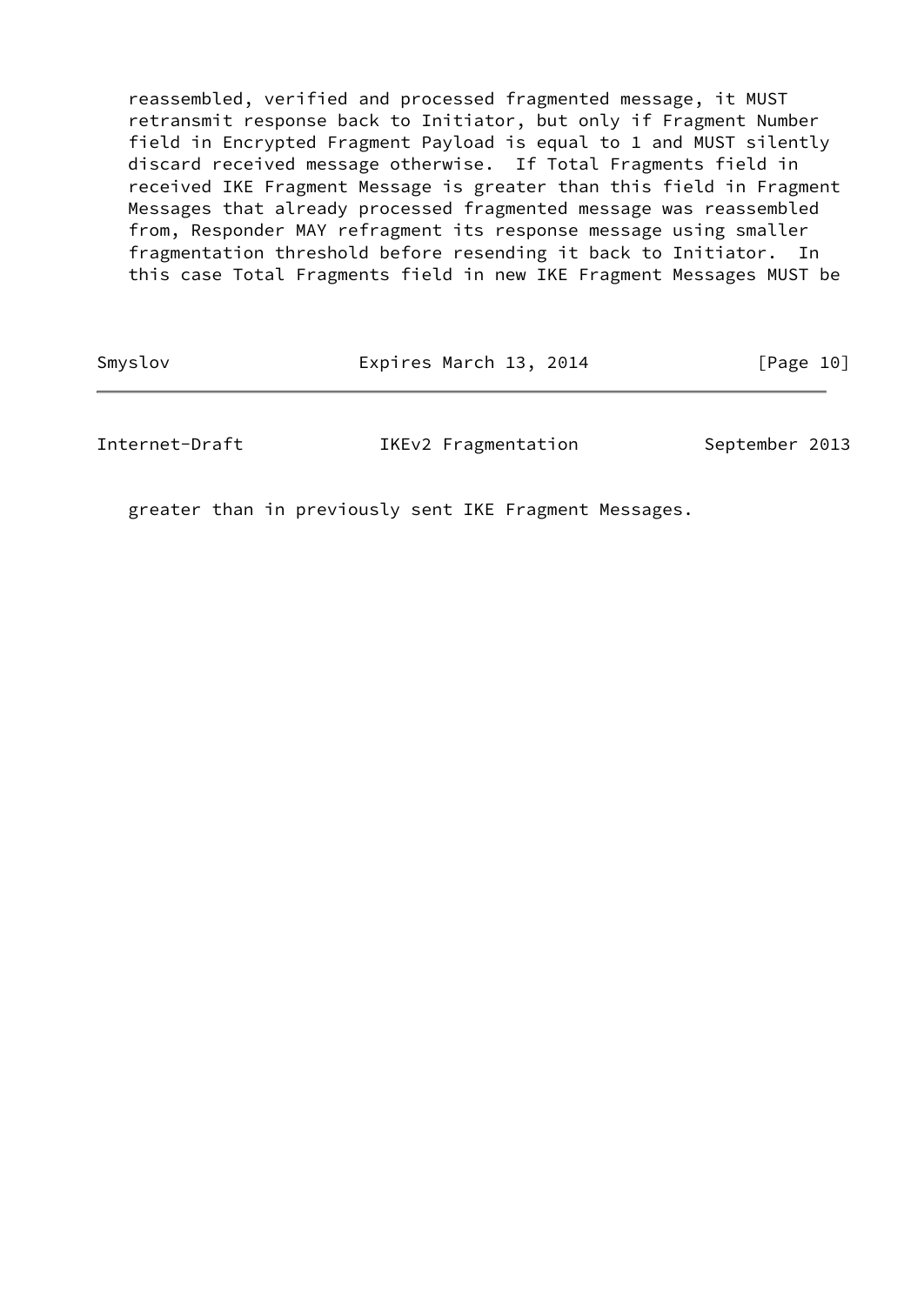Smyslov **Expires March 13, 2014** [Page 11]

<span id="page-12-1"></span>Internet-Draft TKEv2 Fragmentation September 2013

### <span id="page-12-0"></span>[3](#page-12-0). Interaction with other IKE extensions

 IKE Fragmentation is compatible with most of defined IKE extensions, like IKE Session Resumption [\[RFC5723](https://datatracker.ietf.org/doc/pdf/rfc5723)], Quick Crash Detection Method [\[RFC6290](https://datatracker.ietf.org/doc/pdf/rfc6290)] and so on. It neither affect their operation, nor is affected by them. It is believed that IKE Fragmentation will also be compatible with most future IKE extensions, if they follow general principles of formatting, sending and receiving IKE messages, described in [\[RFC5996](https://datatracker.ietf.org/doc/pdf/rfc5996)].

When IKE Fragmentation is used with IKE Session Resumption [[RFC5723\]](https://datatracker.ietf.org/doc/pdf/rfc5723), messages of IKE\_SESSION\_RESUME Exchange cannot be fragmented as they don't contain Encrypted Payload. These messages may be large due to ticket size. If this is the case the described solution won't help. To avoid IP Fragmentation in this situation it is recommended to use smaller tickets, e.g. by utilizing "ticket by reference" approach instead of "ticket by value".

One exception that requires a special care is  $[REC6311]$  - Protocol Support for High Availability of IKEv2. As it deliberately allows any number of synchronization Exchanges to have the same Message ID zero, standard replay detection logic, based on checking Message ID is not applicable for such messages, and receiver has to check message content to detect replays. When implementing IKE Fragmentation along with [\[RFC6311](https://datatracker.ietf.org/doc/pdf/rfc6311)], IKE Message ID Synchronization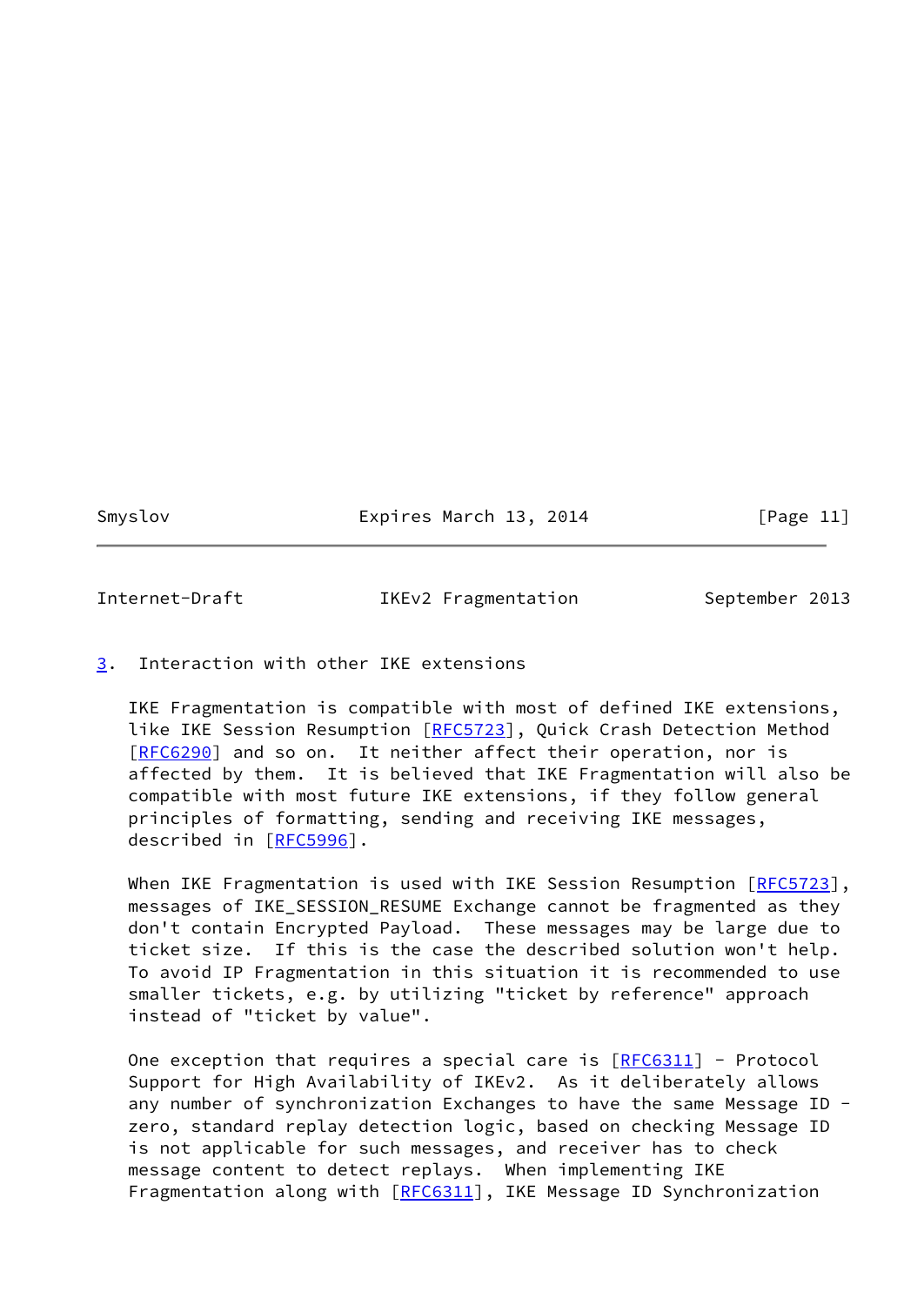messages MUST NOT be sent fragmented to simplify receiver's task of detecting replays. Fortunately, these messages are small and there is no point in fragmenting them anyway.

Smyslov **Expires March 13, 2014** [Page 12]

<span id="page-13-1"></span>

Internet-Draft TKEv2 Fragmentation September 2013

## <span id="page-13-0"></span>[4](#page-13-0). Transport Considerations

 With IKE Fragmentation if any single IKE Fragment Message get lost, receiver becomes unable to reassemble original Message. So, in general, using IKE Fragmentation implies higher probability for the Message not to be delivered to the peer. Although in most network environments the difference will be insignificant, on some lossy networks it may become noticeable. When using IKE Fragmentation implementations MAY use longer timeouts and do more retransmits before considering peer dead.

 Note that Fragment Messages are not individually acknowledged. The response Fragment Messages are sent back all together only when all fragments of request are received, the original request Message is reassembled and successfully processed.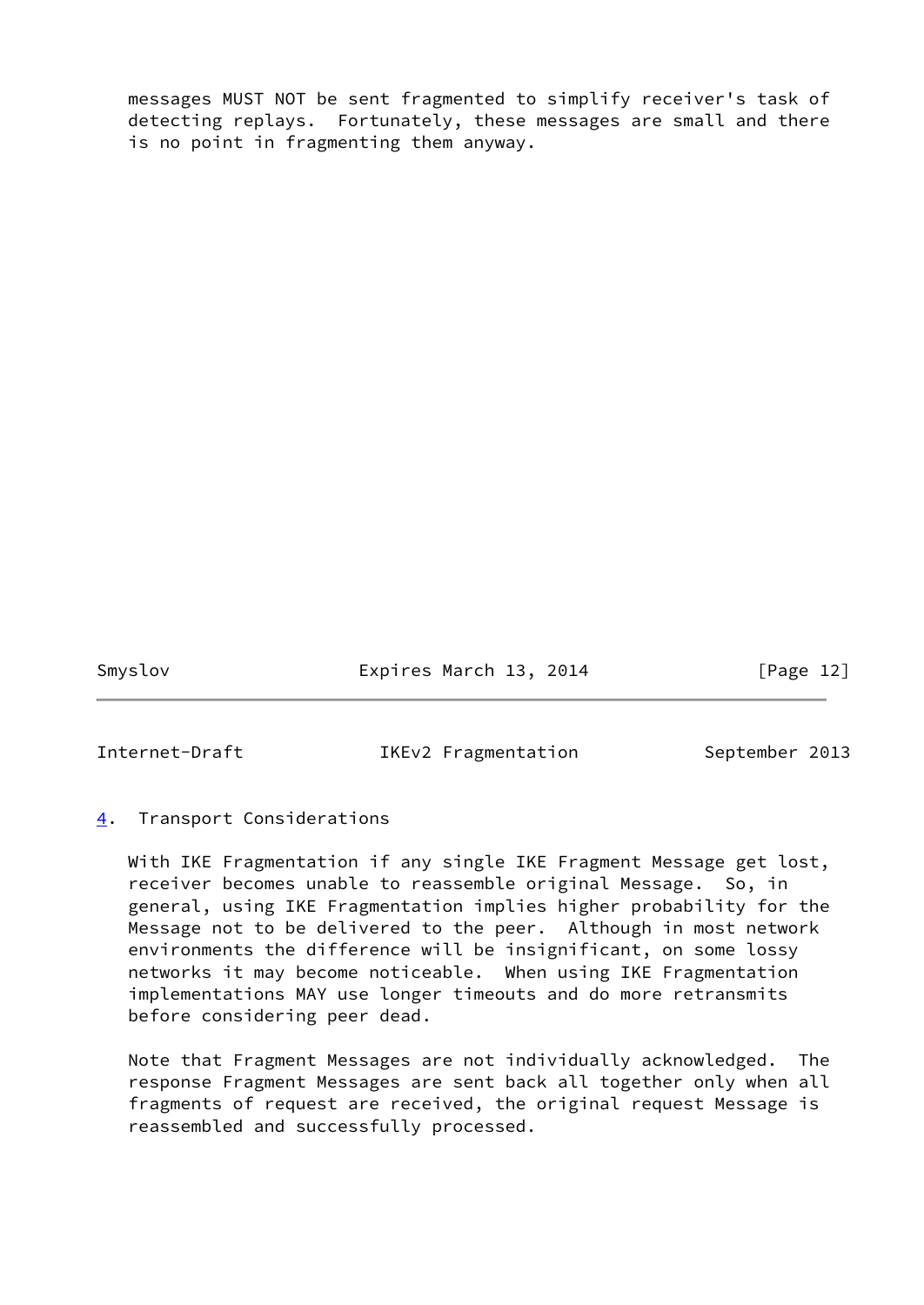Smyslov **Expires March 13, 2014** [Page 13]

<span id="page-14-1"></span>

Internet-Draft IKEv2 Fragmentation September 2013

## <span id="page-14-0"></span>[5](#page-14-0). Security Considerations

 Most of the security considerations for IKE Fragmentation are the same as those for base IKEv2 protocol described in [[RFC5996\]](https://datatracker.ietf.org/doc/pdf/rfc5996). This extension introduces Encrypted Fragment Payload to protect content of IKE Message Fragment. This allows receiver to individually check authenticity of fragments, thus protecting peers from Denial of Service attack.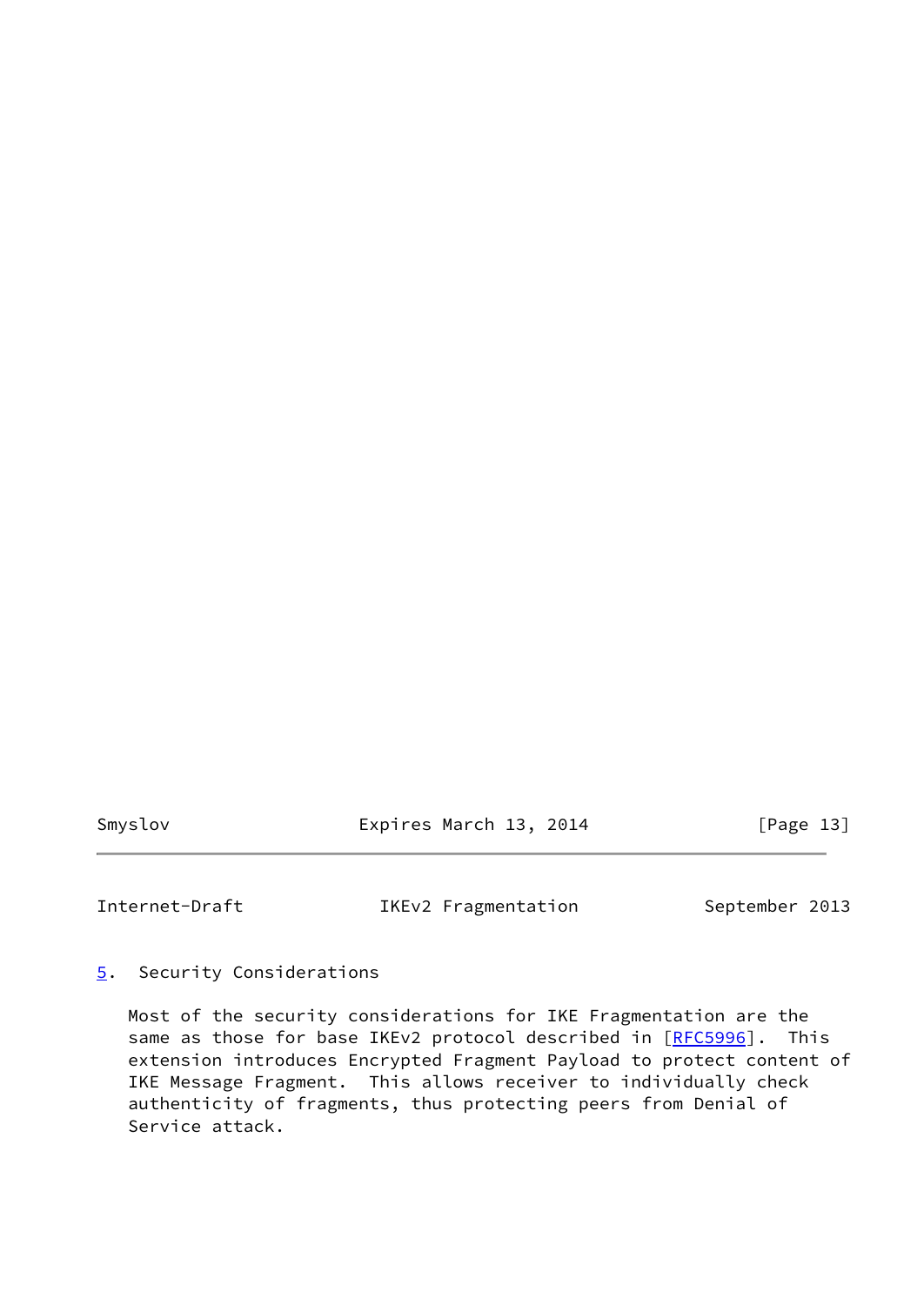<span id="page-15-1"></span>

| Smyslov        | Expires March 13, 2014 | [Page 14]      |
|----------------|------------------------|----------------|
| Internet-Draft | IKEv2 Fragmentation    | September 2013 |
|                |                        |                |

<span id="page-15-0"></span>[6](#page-15-0). IANA Considerations

 This document defines new Payload in the "IKEv2 Payload Types" registry: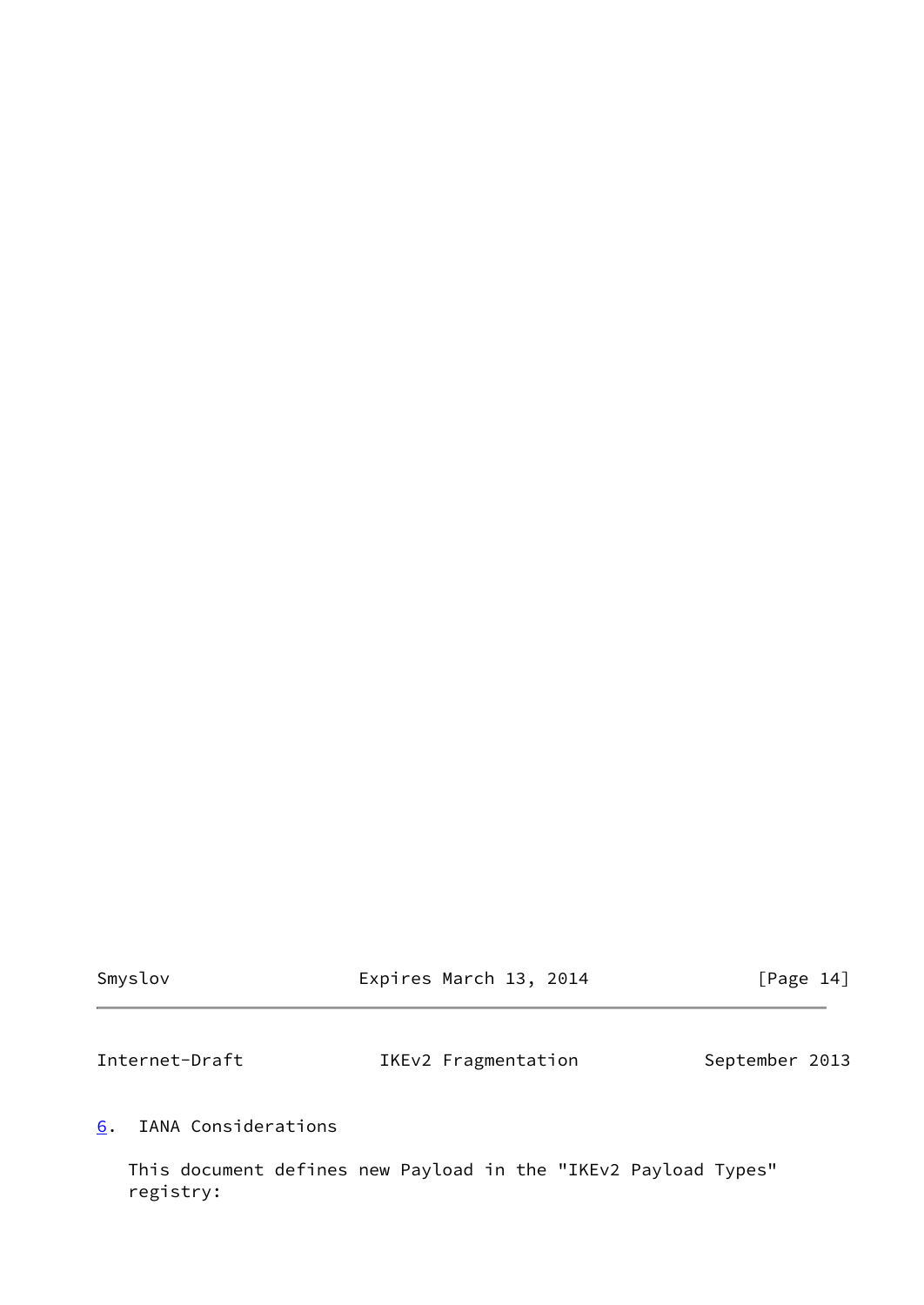# <TBA> Encrypted Fragment Payload SKF

 This document also defines new Notify Message Types in the "Notify Messages Types - Status Types" registry:

<TBA> IKE\_FRAGMENTATION\_SUPPORTED

Smyslov **Expires March 13, 2014** [Page 15]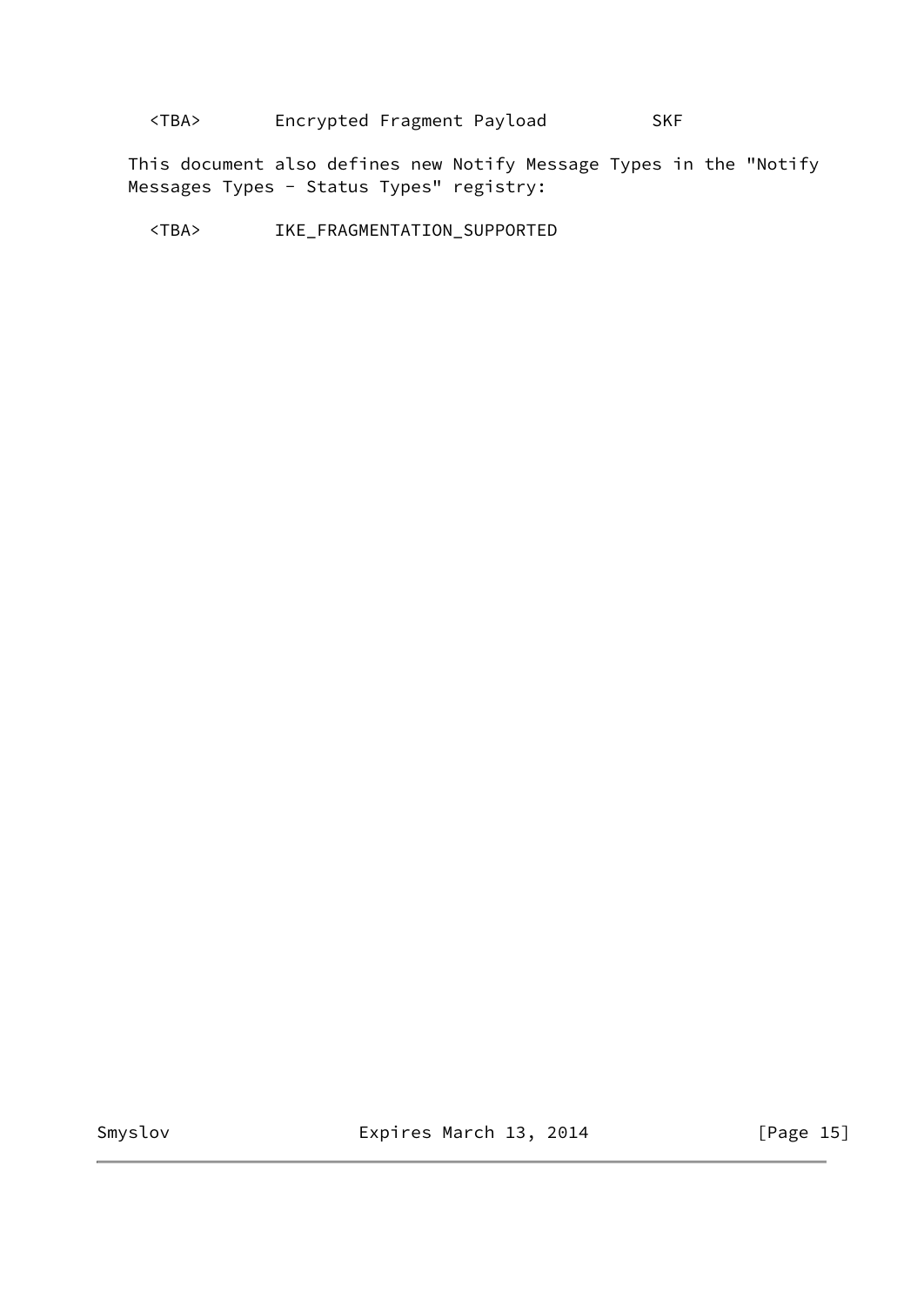<span id="page-17-1"></span><span id="page-17-0"></span>[7](#page-17-0). Acknowledgements

 The author would like to thank Tero Kivinen, Yoav Nir, Paul Wouters, Yaron Sheffer and others for their reviews and valueable comments.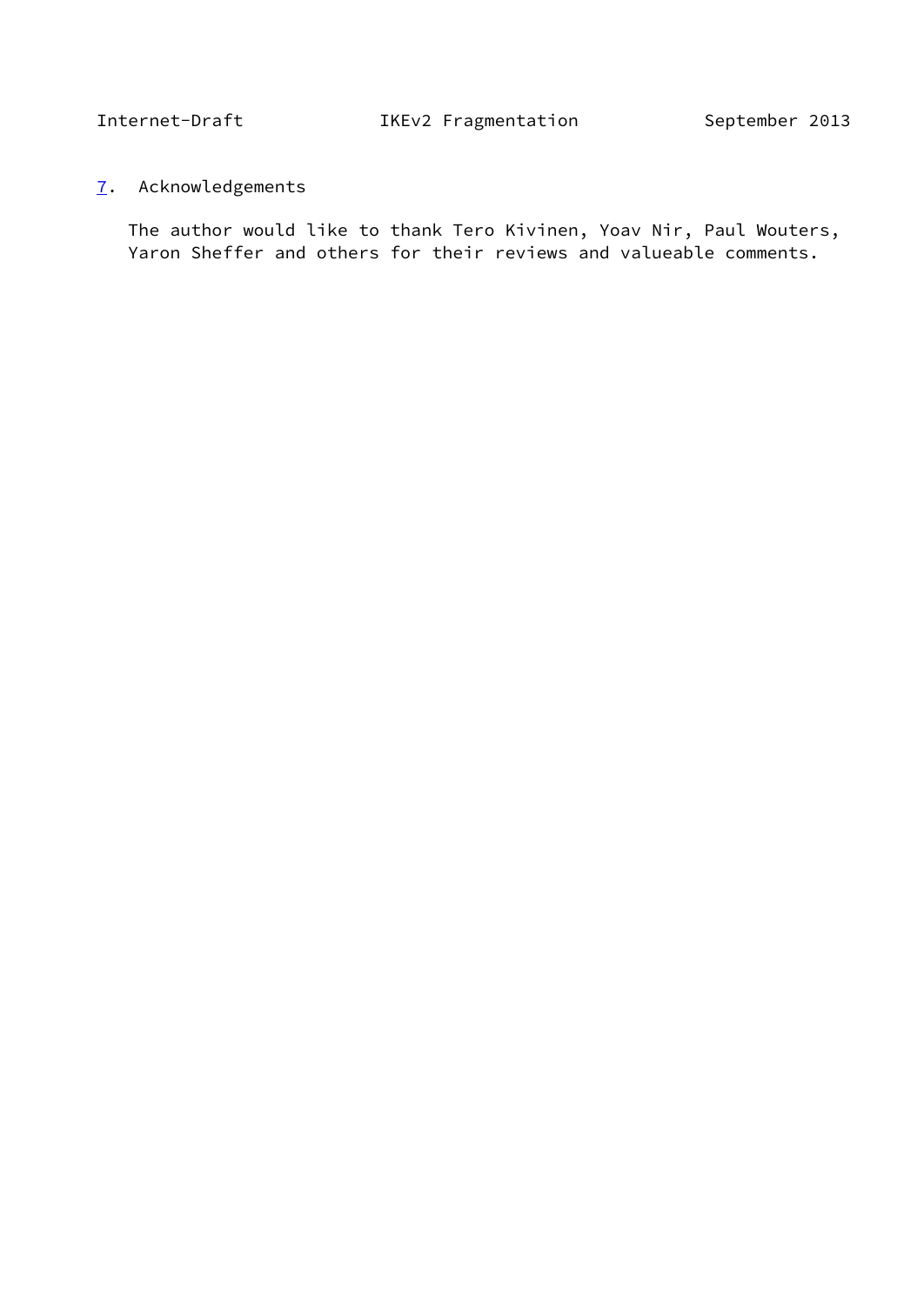<span id="page-18-1"></span>Internet-Draft IKEv2 Fragmentation September 2013

#### <span id="page-18-0"></span>[8](#page-18-0). References

- <span id="page-18-2"></span>[8.1](#page-18-2). Normative References
	- [RFC2119] Bradner, S., "Key words for use in RFCs to Indicate Requirement Levels", [BCP 14](https://datatracker.ietf.org/doc/pdf/bcp14), [RFC 2119](https://datatracker.ietf.org/doc/pdf/rfc2119), March 1997.
	- [RFC5996] Kaufman, C., Hoffman, P., Nir, Y., and P. Eronen, "Internet Key Exchange Protocol Version 2 (IKEv2)", [RFC 5996,](https://datatracker.ietf.org/doc/pdf/rfc5996) September 2010.
	- [RFC6311] Singh, R., Kalyani, G., Nir, Y., Sheffer, Y., and D. Zhang, "Protocol Support for High Availability of IKEv2/ IPsec", [RFC 6311,](https://datatracker.ietf.org/doc/pdf/rfc6311) July 2011.
- <span id="page-18-3"></span>[8.2](#page-18-3). Informative References
	- [RFC0791] Postel, J., "Internet Protocol", STD 5, [RFC 791](https://datatracker.ietf.org/doc/pdf/rfc791), September 1981.
	- [RFC2460] Deering, S. and R. Hinden, "Internet Protocol, Version 6 (IPv6) Specification", [RFC 2460](https://datatracker.ietf.org/doc/pdf/rfc2460), December 1998.
	- [RFC5282] Black, D. and D. McGrew, "Using Authenticated Encryption Algorithms with the Encrypted Payload of the Internet Key Exchange version 2 (IKEv2) Protocol", [RFC 5282](https://datatracker.ietf.org/doc/pdf/rfc5282), August 2008.
	- [RFC5723] Sheffer, Y. and H. Tschofenig, "Internet Key Exchange Protocol Version 2 (IKEv2) Session Resumption", [RFC 5723,](https://datatracker.ietf.org/doc/pdf/rfc5723) January 2010.
	- [RFC6290] Nir, Y., Wierbowski, D., Detienne, F., and P. Sethi, "A Quick Crash Detection Method for the Internet Key Exchange Protocol (IKE)", [RFC 6290,](https://datatracker.ietf.org/doc/pdf/rfc6290) June 2011.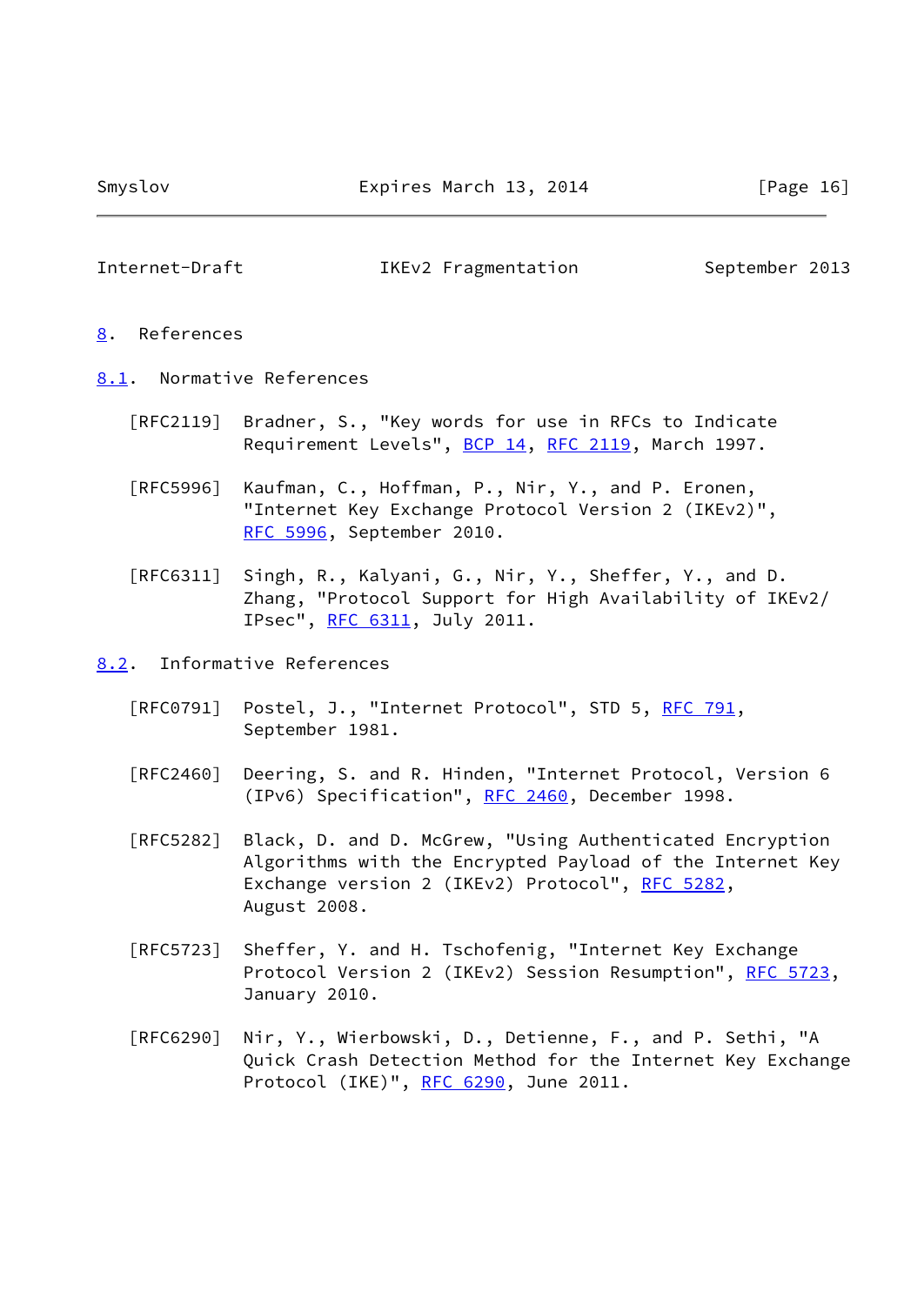Smyslov **Expires March 13, 2014** [Page 17]

<span id="page-19-1"></span>Internet-Draft IKEv2 Fragmentation September 2013

#### <span id="page-19-0"></span>[Appendix A.](#page-19-0) Design rationale

 The simplest approach to the IKE fragmentation would have been to fragment message that is fully formed and ready to be sent. But if message got fragmented after being encrypted and authenticated, this could open a possibility for a simple Denial of Service attack. The attacker could infrequently emit forged but looking valid fragments into the network, and some of these fragments would be fetched by receiver into the reassempling queue. Receiver could not distinguish forged fragments from valid ones and could only determine that some of received fragments were forged when the whole message got reassembled and check for its authenticity failed.

 To prevent this kind of attack and also to reduce vulnerability to some other kinds of DoS attacks it was decided to make fragmentation before applying cryptographic protection to the message. In this case each Fragment Message becomes individually encrypted and authenticated, that allows receiver to determine forgeg fragments and not to fetch them into the reassempling queue.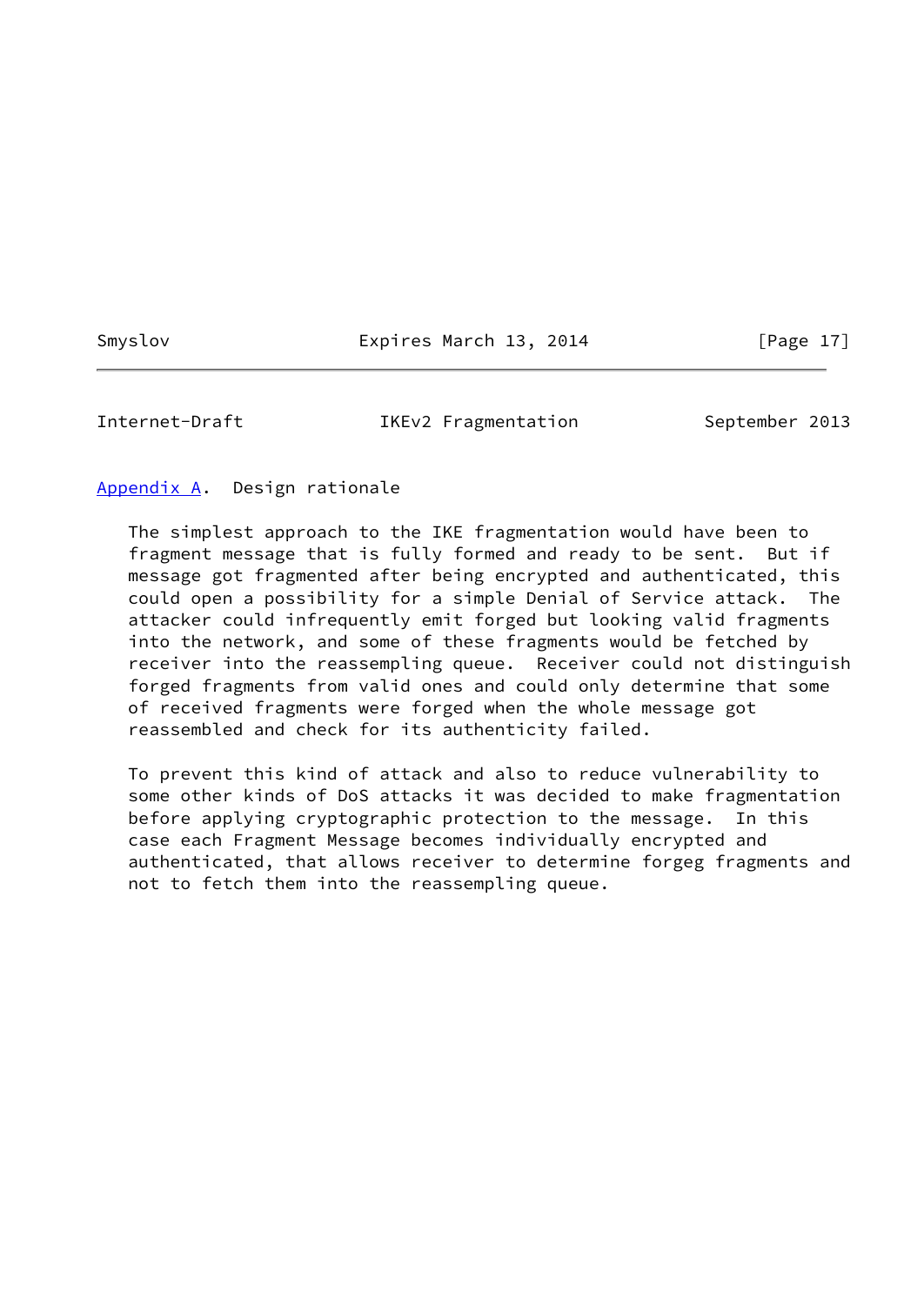Smyslov **Expires March 13, 2014** [Page 18]

<span id="page-20-1"></span>Internet-Draft IKEv2 Fragmentation September 2013

<span id="page-20-0"></span>[Appendix B.](#page-20-0) Correlation between IP Datagram size and Encrypted Payload content size

 For IPv4 Encrypted Payload content size is less than IP Datagram size by the sum of the following values:

- o IPv4 header size (typically 20 bytes, up to 60 if IP options are present)
- o UDP header size (8 bytes)
- o non-ESP marker size (4 bytes if present)
- o IKE Header size (28 bytes)
- o Encrypted Payload header size (4 bytes)
- o IV size (varying)
- o padding and its size (at least 1 byte)

o ICV size (varying)

The sum may be estimated as  $61..105$  bytes + IV + ICV + padding.

For IPv6 this estimation is difficult as there may be varying IPv6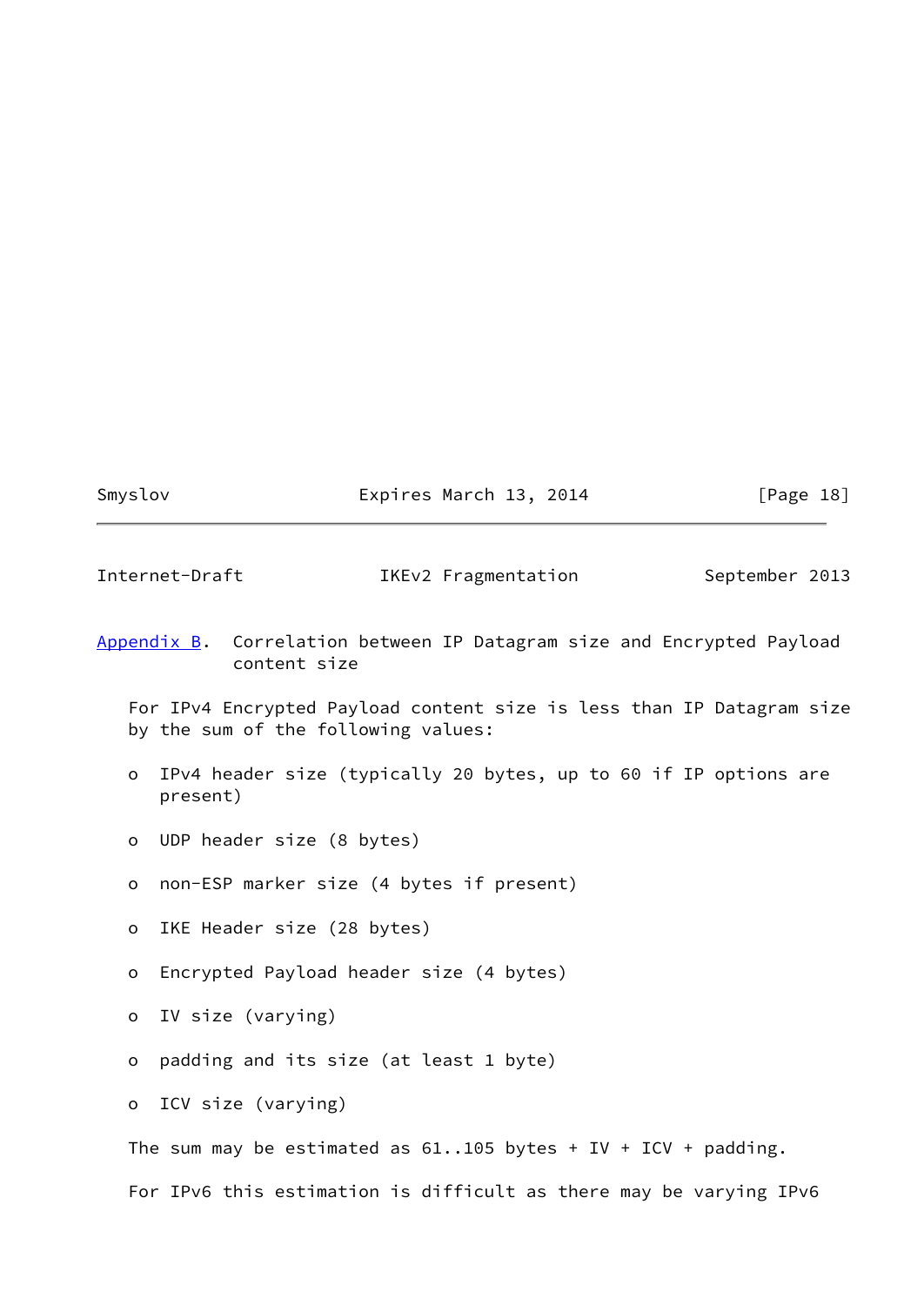Extension headers included.

Smyslov **Expires March 13, 2014** [Page 19]

<span id="page-21-0"></span>Internet-Draft IKEv2 Fragmentation September 2013

Author's Address

 Valery Smyslov ELVIS-PLUS PO Box 81 Moscow (Zelenograd) 124460 RU Phone: +7 495 276 0211 Email: svan@elvis.ru